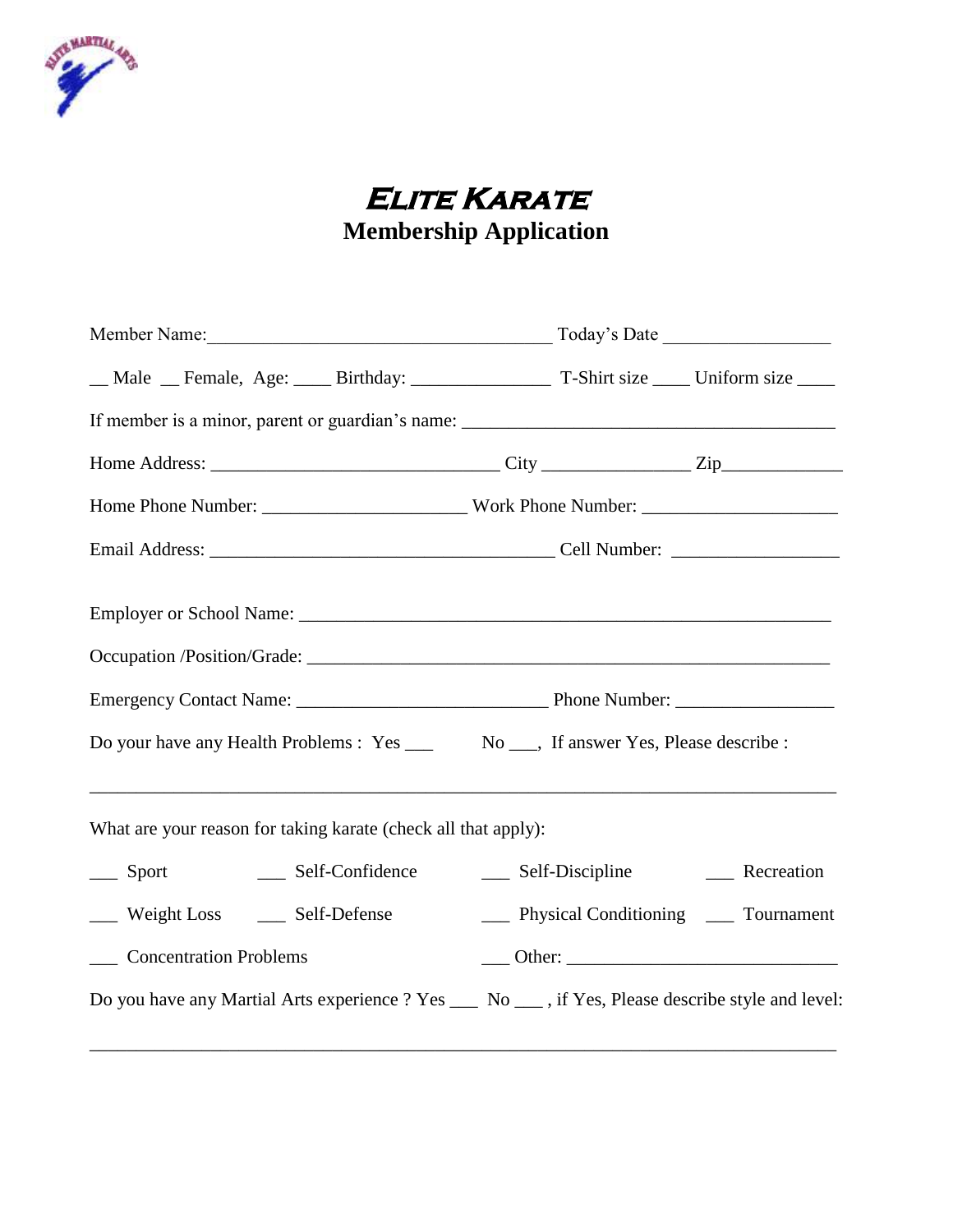

How did you hear about our program (check all that apply):

| Walk-By<br>$\equiv$ Sign       | Flyer | Direct Mail |
|--------------------------------|-------|-------------|
| <b>Yellow Page</b><br>Magazine | Radio | Other:      |
| Referral. Name:                |       |             |

I have received information about the program, tuition plans, class schedule and waiver form, all questions have been adequately explained prior to enrollment. Note, this is not a contract and we do not share any of these information with anyone unless consent by the undersigned. 30 day notice is required for cancellation. No Refunds.

| Member's Signature :                                  | Date: |
|-------------------------------------------------------|-------|
| (If under age of 18, parents or guardian's signature) |       |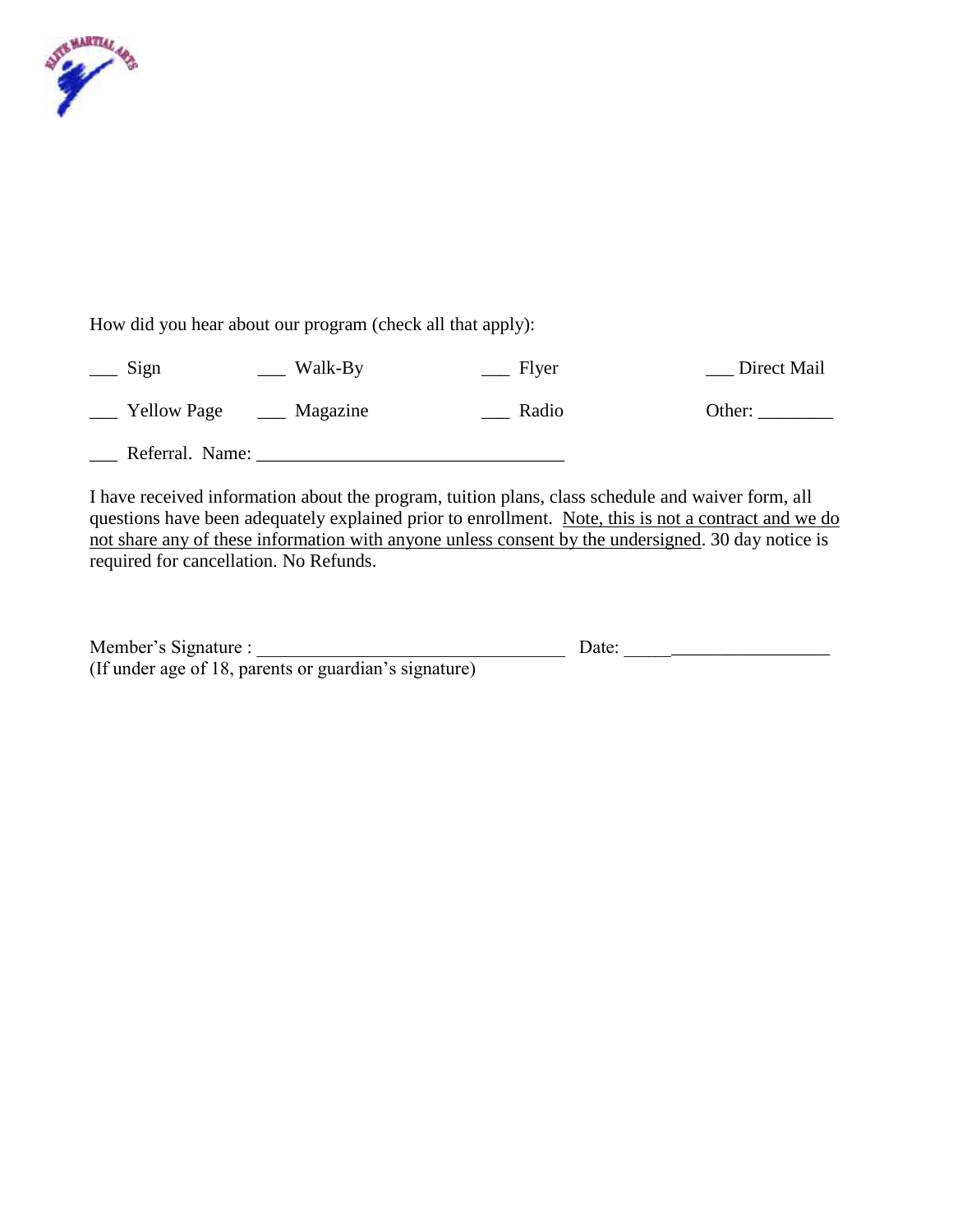

## *ELITE MARTIAL ARTS*

20323 Huebner Road, Suite 108, San Antonio, TX. 78254 210-481-5466

|                                       |        | <b>ENROLLMENT AGREEMENT</b>                                                                                   |              |                                                                                                  |                                                                                                                                                                                                                                                                                                                                                                                                                                                                                                                         |
|---------------------------------------|--------|---------------------------------------------------------------------------------------------------------------|--------------|--------------------------------------------------------------------------------------------------|-------------------------------------------------------------------------------------------------------------------------------------------------------------------------------------------------------------------------------------------------------------------------------------------------------------------------------------------------------------------------------------------------------------------------------------------------------------------------------------------------------------------------|
| <b>New</b>                            | $\Box$ | <b>Renewal</b>                                                                                                | $\mathbf{L}$ | <b>Cancellation</b>                                                                              | Today's                                                                                                                                                                                                                                                                                                                                                                                                                                                                                                                 |
| <b>Date</b>                           |        |                                                                                                               |              |                                                                                                  |                                                                                                                                                                                                                                                                                                                                                                                                                                                                                                                         |
|                                       |        |                                                                                                               |              | Arts lessons during the next ______ months under the terms and conditions hereinafter set forth. | The Undersigned (student/buyer) agrees to take, and this school herby to teach the student a course of Taekwondo Martial                                                                                                                                                                                                                                                                                                                                                                                                |
|                                       |        |                                                                                                               |              |                                                                                                  |                                                                                                                                                                                                                                                                                                                                                                                                                                                                                                                         |
|                                       |        | <b>TUITION</b> (Please mark "X" the applicable selection below)                                               |              | Registration Fee: Little Dragon \$ 60 ____ Kinder/Kid/Teen/Adult \$ 60 ___                       |                                                                                                                                                                                                                                                                                                                                                                                                                                                                                                                         |
|                                       |        | KinderKicks / KidKicks / TeenKicks / Adult: (2 class per week)<br>Three Months $@$ 150 per month = \$450 ____ |              |                                                                                                  | Six Months $@$ \$ 150 per month (-) 5% discount = \$ 855 ___                                                                                                                                                                                                                                                                                                                                                                                                                                                            |
| Little Dragon : $+$<br>classes/wk)    |        |                                                                                                               |              |                                                                                                  | Three Months @ $$120$ per month = $$360$ ____ (2 classes/wk) Three Months @ $$70$ per month = $$210$ ___ (1)                                                                                                                                                                                                                                                                                                                                                                                                            |
|                                       |        |                                                                                                               |              |                                                                                                  |                                                                                                                                                                                                                                                                                                                                                                                                                                                                                                                         |
|                                       |        |                                                                                                               |              |                                                                                                  | Non-Refundable Membership Fee \$ ______________This includes a free student uniform and administrative fee.                                                                                                                                                                                                                                                                                                                                                                                                             |
|                                       |        |                                                                                                               |              |                                                                                                  | The undersigned promises to pay the "Unpaid Balance" Shown above in ________ monthly installments of \$                                                                                                                                                                                                                                                                                                                                                                                                                 |
| incurred.                             |        |                                                                                                               |              |                                                                                                  | FIRST class of each month until paid in full. All monthly installments will be paid to Elite Martial Arts. \$5 Late Fee will<br>be accessed if the payment is received after 5 days from the due date of each month. Additional \$25 fee will be charged<br>for each NSF check. If account is in default Elite Martial Arts will forward this contract to a collection agency and the<br>undersigned will be responsible for all associated fee, i.e., collection fees, court costs, attorney's fees and any other fees |
|                                       |        |                                                                                                               |              |                                                                                                  |                                                                                                                                                                                                                                                                                                                                                                                                                                                                                                                         |
| Address:                              |        |                                                                                                               |              |                                                                                                  |                                                                                                                                                                                                                                                                                                                                                                                                                                                                                                                         |
| <b>Party responsible for Payment:</b> |        |                                                                                                               |              |                                                                                                  |                                                                                                                                                                                                                                                                                                                                                                                                                                                                                                                         |
|                                       |        |                                                                                                               |              |                                                                                                  |                                                                                                                                                                                                                                                                                                                                                                                                                                                                                                                         |
| Address:                              |        |                                                                                                               |              |                                                                                                  |                                                                                                                                                                                                                                                                                                                                                                                                                                                                                                                         |
|                                       |        |                                                                                                               |              | (If address is the same as the student, please mark "Same As Above")                             |                                                                                                                                                                                                                                                                                                                                                                                                                                                                                                                         |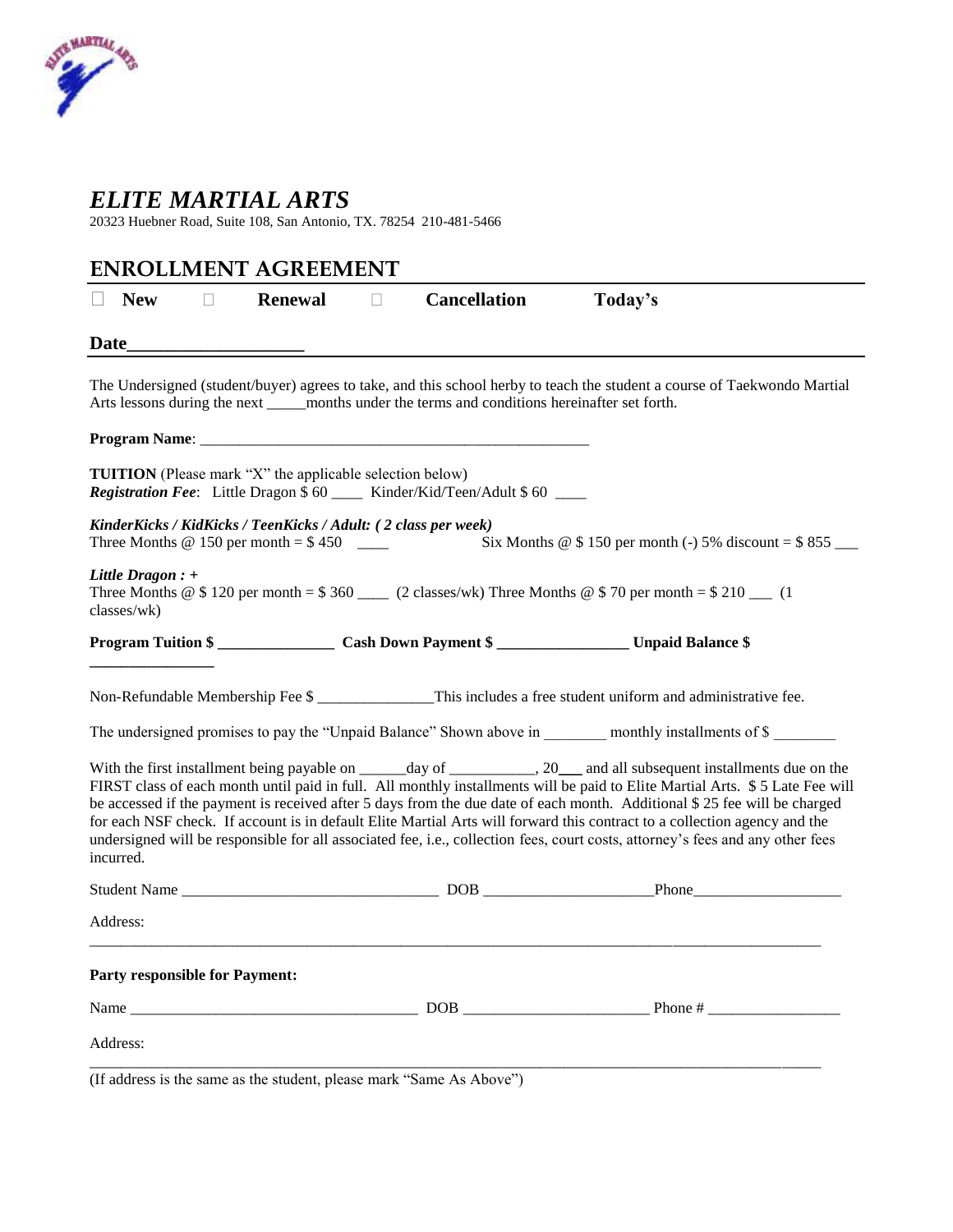

#### **BUYER'S RIGHT TO CANCEL**

You have the right to cancel this contact within 3 business days after the contract is signed without any reason. The notice must be written and delivered or mailed within 72 hours from the date of the contract is signed. After you cancel, the school with keep the non-refundable registration fee and may request the return of all contracts, membership cards, martial arts clothing & equipment. The notice must be delivered or mailed to:

#### **20323 Huebner Road, Suite 108, San Antonio, Texas 78258**

You may cancel this contact if you relocate your residence further than 25 miles from the school. This contract may also be cancelled if you die, or if the school ceases operation at the location where you entered into this contract. If you become disabled, you shall have the option of (1) being relieved of liability for payment on that portion of the contract term for which you are disabled, or (2) extending the duration of the original contract at no cost to you for a period equal to the duration of the disability. You must prove such disability by a doctor's certificate, which shall be enclosed with a written notice of disability sent to the school. Upon cancellation, the school will retain the tuition , non-refundable registration fee and any delinquent tuition for services up to the day of cancellation.

This contract is fully transferable. Please notify the school when and to whom the contract will be transferred to once it is determined. This contract may also be deferred up to 6 months under a special arrangement that is both agreed upon by the school and the buyer of said contract.

**Student signature Date**

\_\_\_\_\_\_\_\_\_\_\_\_\_\_\_\_\_\_\_\_\_\_\_\_\_\_\_\_\_\_\_\_\_\_\_\_\_\_\_\_\_\_\_\_\_\_\_\_\_\_\_\_\_\_\_\_\_\_\_\_\_\_\_\_\_\_\_\_\_\_\_\_\_\_\_\_\_\_

\_\_\_\_\_\_\_\_\_\_\_\_\_\_\_\_\_\_\_\_\_\_\_\_\_\_\_\_\_\_\_\_\_\_\_\_\_\_\_\_\_\_\_\_\_\_\_\_\_\_\_\_\_\_\_\_\_\_\_\_\_\_\_\_\_\_\_\_\_\_\_\_\_\_\_\_\_\_

**Cosigner Date**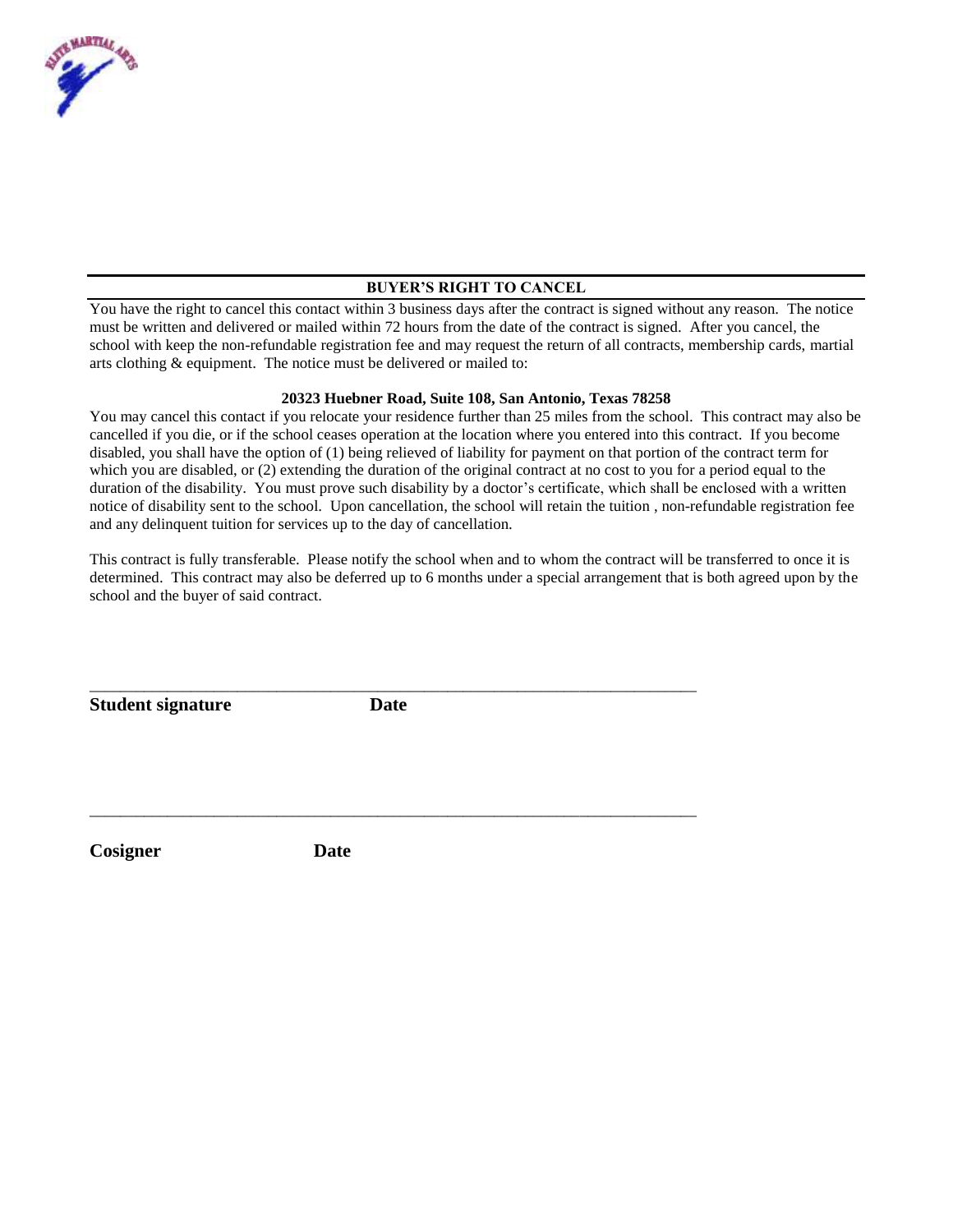

## **Consent to use photograph**

I, \_\_\_\_\_\_\_\_\_\_\_\_\_\_\_\_, the parent of \_\_\_\_\_\_\_\_\_\_\_\_\_\_\_\_\_, a student of Elite Karate, for good and valuable consideration the receipt and Sufficiency of which is hereby acknowledged, agree for myself and on behalf of my child, that Elite Karate can photograph my child and use a Photograph, image, or depiction of my child for commercial purposes of Elite Karate to promote and advertise Elite Karate on its website or in other media. I understand and agree that Elite Karate is using the photograph, image or depiction for the commercial benefit of Elite Karate. I understand and agree that Elite Karate will pay no additional compensation to me or my child for the use of the photograph, image, or depiction; and hereby waive for myself and on behalf of my child any right or claim against Elite Karate to assert any claim in the future to any compensation or reimbursement for the use of photograph, image, or depiction.

\_\_\_\_\_\_\_\_\_\_\_\_\_\_\_\_\_\_\_\_\_\_\_\_\_\_\_\_\_\_\_\_\_\_\_\_\_\_\_\_\_\_\_\_\_\_\_\_\_\_\_\_\_\_\_\_\_\_

\_\_\_\_\_\_\_\_\_\_\_\_\_\_\_\_\_\_\_\_\_\_\_\_\_\_\_\_\_\_\_\_\_\_\_\_\_\_\_\_\_\_\_\_\_\_\_\_\_\_\_\_\_\_\_\_\_\_

Signature

\_\_\_\_\_\_\_\_\_\_\_\_\_\_\_\_\_\_\_

Printed Name

Date \_\_\_\_\_\_\_\_\_\_\_\_\_\_\_\_\_\_\_\_\_\_\_\_\_\_\_